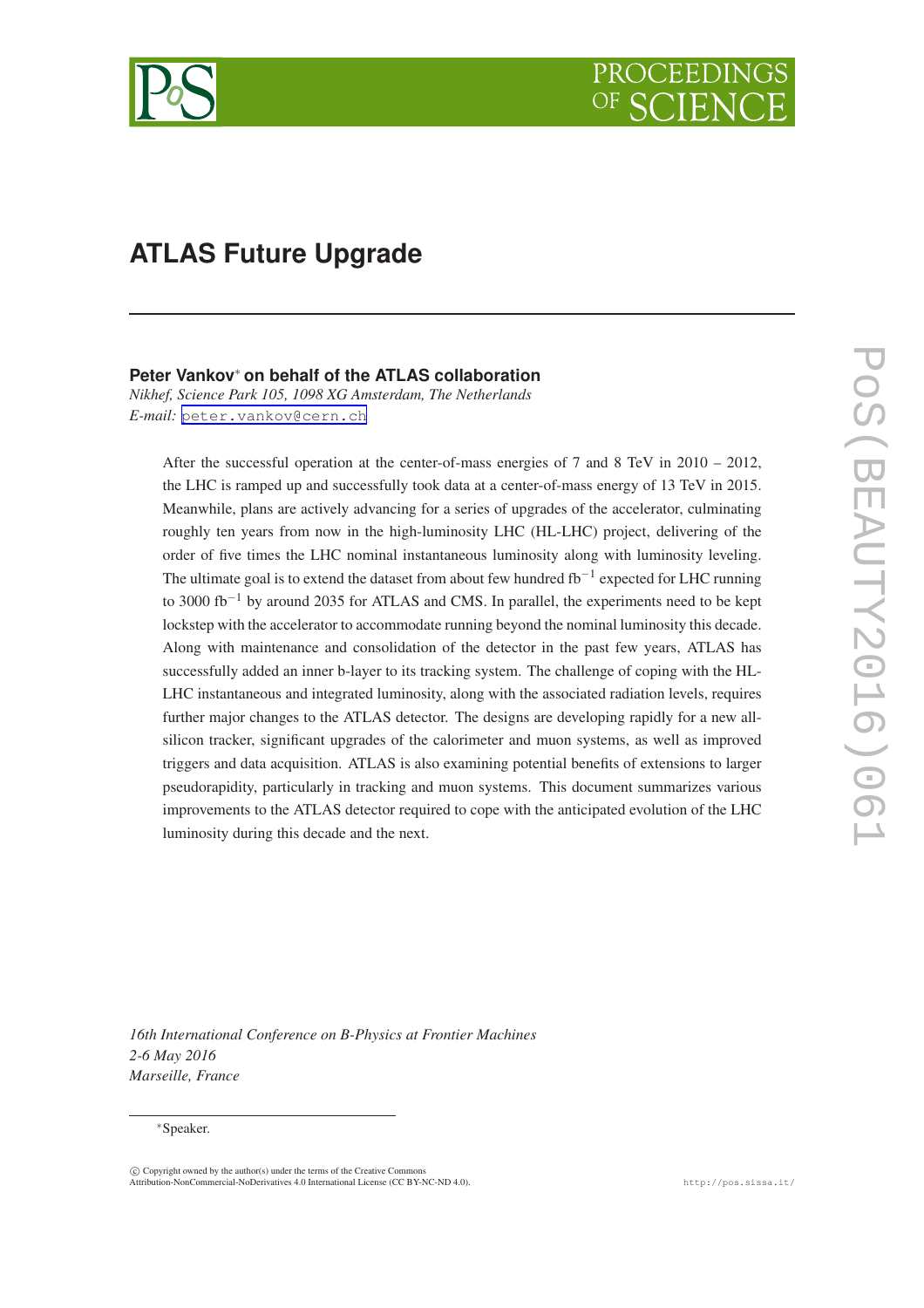## 1. Introduction

ATLAS [[1](#page-5-0)] is a general-purpose experiment designed to explore the proton-proton (*pp*) collisions at the CERN Large Hadron Collider (LHC) [\[1\]](#page-5-0) with center-of-mass energies of up to  $\sqrt{s}$  = 14 TeV at a nominal luminosity of  $\mathscr{L}^{0}$  = 10<sup>34</sup> cm<sup>-2</sup>s<sup>-1</sup>. ATLAS is devised to exploit the full physics potential of the LHC, which includes discovery of the Higgs particle and measurement of its properties, as well as searches for effects beyond the Standard Model (SM). The extremely high collision energy along with the high luminosity at the LHC allows an effective pursuit of new physics at the TeV scale.

As shown in Fig. 1, ATLAS consists of three basic detector subsystems: the Inner Detector (Pixel, SCT, TRT), housed in a solenoid magnet creating a magnetic field of 2 T, the Calorimetry system (Liquid Argon and Tile) and the Muon Spectrometer (MS) with its associated superconducting toroidal magnets supplying an average magnetic field of 0.5 T. With its overall dimensions of 44 m in length and 25 m in diameter, ATLAS is the largest detector ever built in collider experiments.



Figure 1: The ATLAS experiment.

A trigger system of two levels (hardware-based first level trigger, Level-1, and a softwarebased high level trigger, HLT) is used to select the events of interest, providing a final average trigger rate of a few hundred  $Hz<sup>1</sup>$ .

In 2015, Run 2 for the LHC has started, during which the *pp* collision energy has reached 13 TeV. The beam intensity has been increased too, as by the end of 2015 it has reached values of 2240 proton bunches per beam. For 2016, further increase of the number of bunches per beam to 2748 is forseen, as the goal is to collect  $\sim$  25 fb<sup>-1</sup> of integrated luminosity by the end of the year. As a result of the excellent performance and operation of the experiment in 2015 ATLAS

<sup>&</sup>lt;sup>1</sup>During the LHC Run 1 (2009 – 2013), the ATLAS trigger was a three-stage system with two stages in the HLT.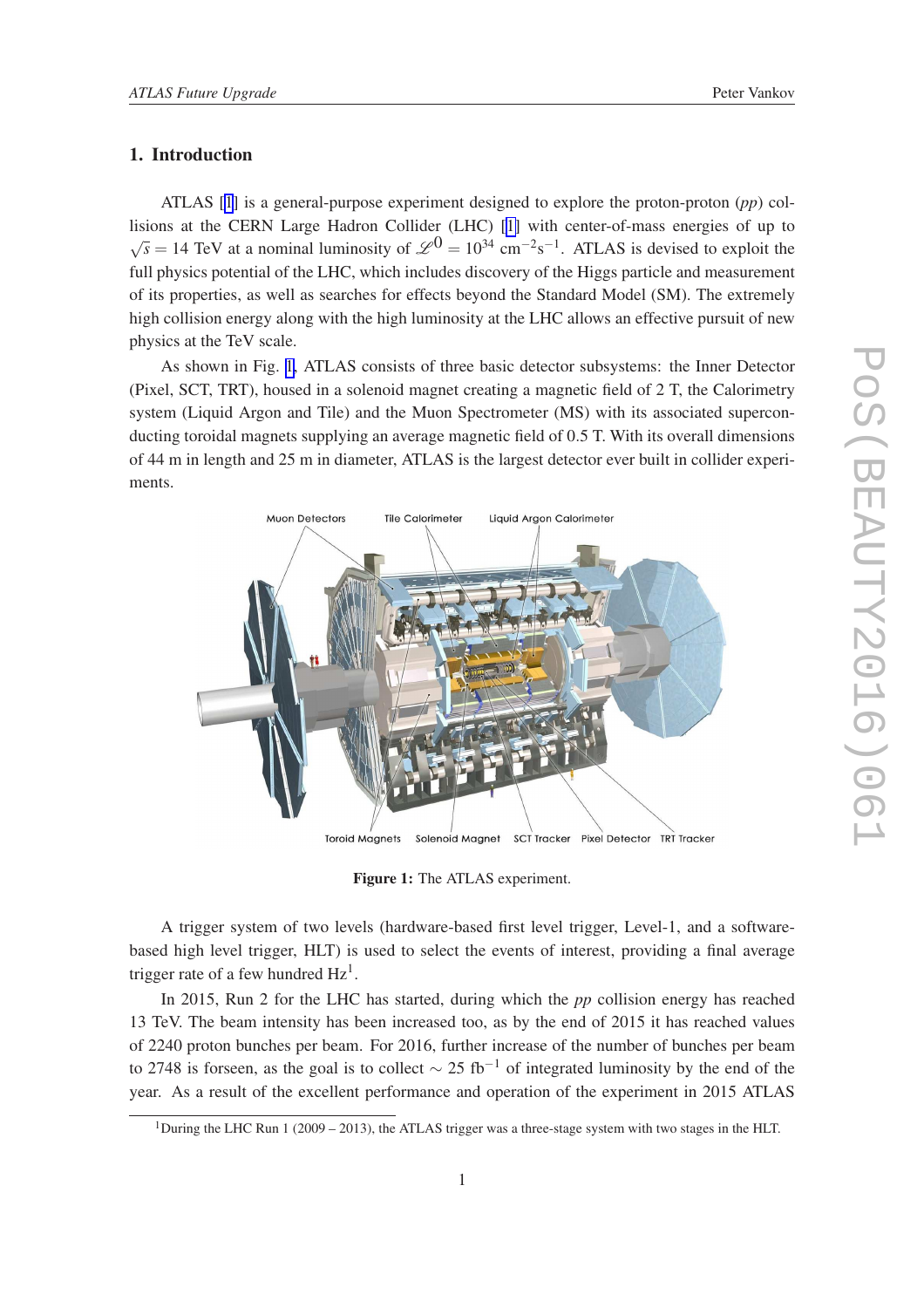has successfully recorded over 3 fb<sup>-1</sup> with stable *pp* beams at  $\sqrt{s} = 13$  TeV, corresponding to an average data-taking efficiency of 92.1%.

In the coming years, the LHC will undergo a series of upgrades ultimately leading to five times increase of the instantaneous luminosity (with leveling) in the High-Luminosity LHC (HL-LHC) project. The goal is to extend the dataset from about 300 fb<sup>-1</sup>, expected to be collected by the end of the LHC run (in  $\sim$  2023), to 3000 fb<sup>-1</sup> by  $\sim$  2035. The foreseen higher luminosity at the HL-LHC is a great challenge for ATLAS. Meeting it will require significant detector optimizations, changes and improvements, which are subject of this article.

## 2. High-Luminosity LHC and the Future ATLAS Upgrade

The main motivation for the HL-LHC is to extend and improve the LHC physics program [\[3\]](#page-6-0). Depending on the results from the LHC data, some of the physics topics that could be addressed at the HL-LHC are: measuring of the Higgs rare decays and Higgs self-coupling; performing top-quark and heavy-flavor production precision physics; performing a complete supersymmetry spectroscopy; searching (extending limits) for new gauge bosons  $(W', Z')$ ; searching for a quark and lepton substructure.

The harsher radiation environment and higher detector occupancies at the HL-LHC imply major changes to most of the ATLAS systems, specially to those at low radii and large pseudorapidity,  $\eta$ . A general guideline for these changes is to maintain the same (or better) level of detector performance as at the LHC. The Inner Detector (ID), forward calorimeter and forward muon wheels will be affected the most by the higher particle fluxes and radiation damage, requiring replacements or significant upgrade, whereas the barrel calorimeters and muon chambers are expected to be capable of handling the conditions and will not be modified. New radiation-hard tracking detectors with higher granularity and higher bandwidth, as well as radiation-hard front-end (FE) electronics are foreseen. The higher event rates and event sizes will be a challenge for the trigger and data acquisition (DAQ) systems, which will require a significant expansion of their capacity.

The ATLAS future upgrade is planned in two phases, corresponding to the remaining two long technical shutdowns of the LHC towards the HL-LHC. *Phase-I* (duration ∼ 24 months) will take place in 2019 – 2020 and *Phase-II* (∼ 30 months) is scheduled for 2024 – 2026.

## 3. ATLAS Future Upgrade: Phase-I

In 2019, the LHC will be stopped for an upgrade of the injectors and the collimators. Replacement of the current Linac2 with the more powerful proton linear accelerator, Linac4, and increase of the Proton Synchrotron Booster output energy are planned. The data-taking will be resumed after 24 months shutdown with luminosity of  $2-3 \times 10^{34}$  cm<sup>-2</sup>s<sup>-1</sup>. During the shutdown, ATLAS intends to accomplish the second<sup>2</sup> stage of its upgrade program, the Phase-I, [[12\]](#page-6-0).

<sup>&</sup>lt;sup>2</sup>The first stage of ATLAS upgrade program, Phase-0, took place during the LHC long shutdown in 2013-2014. Core activity in the ATLAS Phase-0 upgrade was the installation of a new,  $4<sup>th</sup>$  barrel layer in the Pixel detector, the so-called IBL project [[4](#page-6-0)].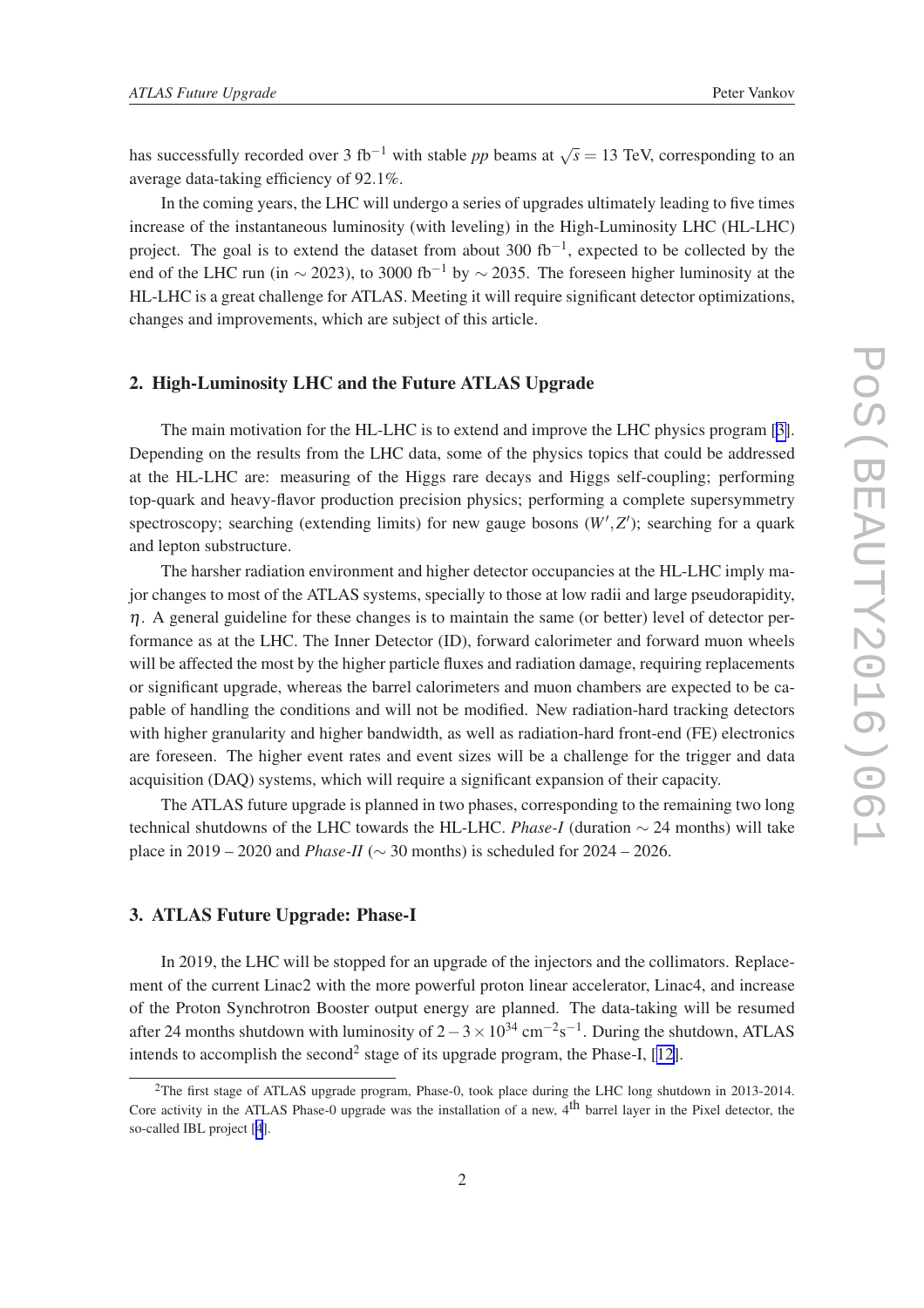In Phase-I, installation of new Muon Small Wheels and introducing of new trigger schemes (Fast TracKer, topological triggers, improved L1Calo granularity) are proposed to handle luminosities well beyond the nominal values.

#### 3.1 New Muon Small Wheels

For the first (innermost) endcap station of the Muon Spectrometer, the Muon Small Wheel (MSW), built of Monitored Drift Tubes (MDT) and Cathode Strip Chambers (CSC), as shown in Fig. 2, a replacement is proposed. The concern is that for luminosities higher than  $\mathscr{L}^0$ , in addition to the higher number of pile-up events per bunch-crossing, large amounts of cavern background will be induced, affecting a large  $|\eta|$  region of the MSW. The current system in this region will struggle to cope with this and therefore a replacement is required.

The new Muon Small Wheels must ensure efficient tracking at high particle rate (up to  $\mathscr{L}$  =  $5 \times 10^{34}$  cm<sup>-2</sup>s<sup>-1</sup>) and large |η|, with position resolution of < 100  $\mu$ m. Furthermore, the new MSW will be integrated into the Level-1 trigger [\[7\]](#page-6-0).

Micro-MEsh GAseous Structures (MicroMEGAs) complemented with small-strip Thin Gap Chambers (sTGC) are the detector technologies considered [[8](#page-6-0)].



Figure 2: A z-y view of 1/4 of the ATLAS detector. The blue boxes indicate the end-cap Monitored Drift Tube chambers, MDT, and the yellow box in the Small Wheel area the Cathode Strip Chambers, CSC. The green boxes are barrel MDT chambers. The trigger chambers, Resistive Plate chambers, RPC, and Thin Gap Chambers TGC, are indicated by the outlined white and the magenta boxes. This is a cut-out on the muon spectrometer at the large sectors, hence the names 'End-cap Inner Large' (EIL), 'End-cap Middle Large' (EML) and 'End-cap Outer Large' (EOL). The detector regions of the Small Wheel and Big Wheel are also outlined [[8\]](#page-6-0).

#### 3.2 New Trigger Schemes

At Phase-I conditions, more sophisticated triggers will be required [[10\]](#page-6-0). For this, the Fast TracKer (FTK) trigger project has been initiated [\[9\]](#page-6-0). At the FTK, the track finding and fitting are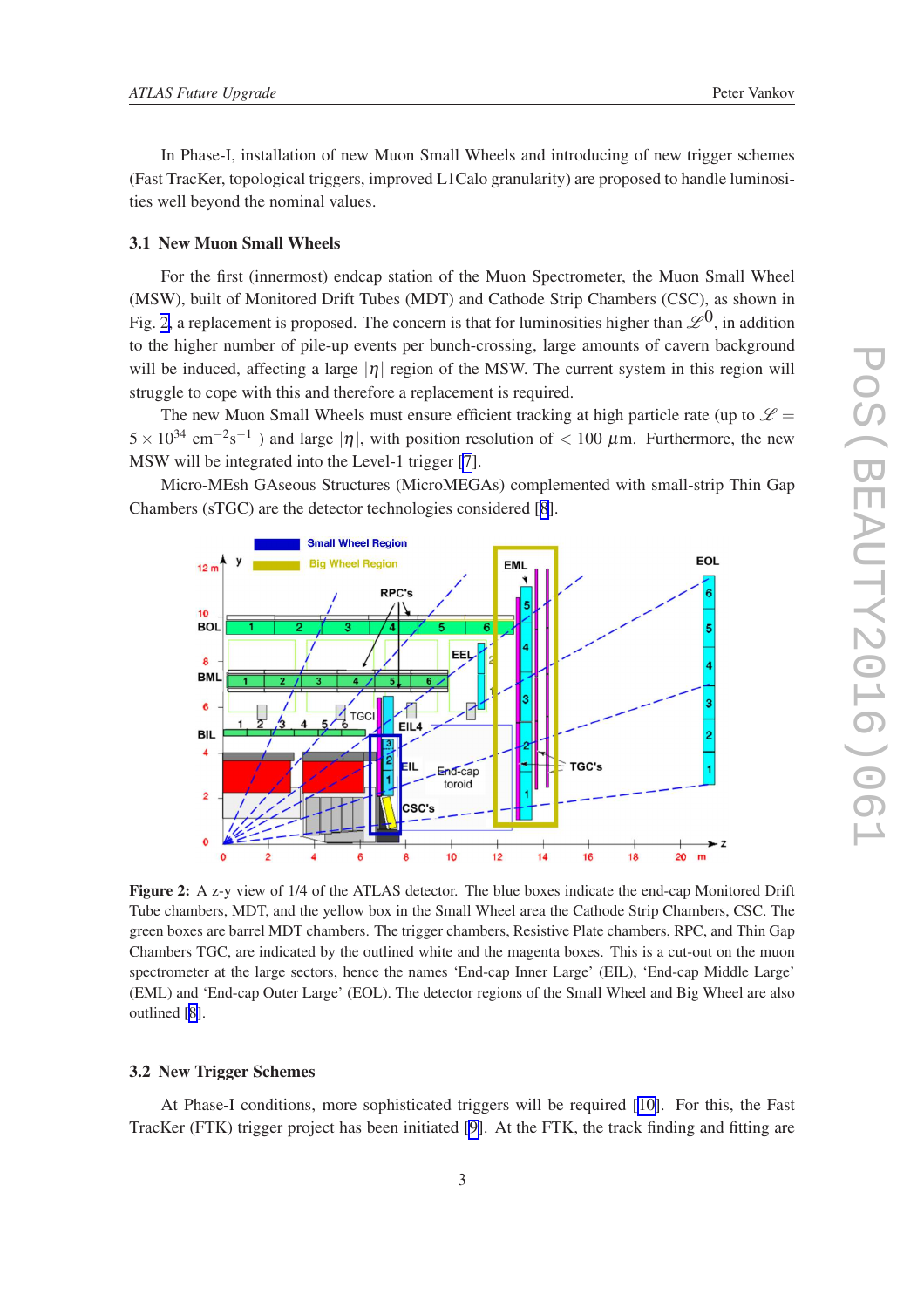conducted at a hardware level, which makes it extremely fast (a latency of less than  $100 \mu s$  is expected for input rates up to 100 kHz). With the current ATLAS detector, this task is performed by the trigger Level-2 software farm. FTK will provide the track parameters at the beginning of the Level-2 processing. This way, the load on Level-2 will be diminished and extra resources will be available for more advanced selection algorithms, which ultimately could improve the b-tagging, lepton identification, etc.

Suggestions are also in place for combining trigger objects at Level-1 (topological triggers) and for implementing full granularity readout of the calorimeter, [\[11\]](#page-6-0). The latter will strongly improve the triggering capabilities for electrons and photons at Level-1.

### 4. ATLAS Upgrade: Phase-II

The ATLAS Phase-II upgrade [\[13](#page-6-0), [14](#page-6-0)], is presently scheduled for  $2024 - 2026$ . During this time, LHC will be out of operation for furnishing with new inner triplets and crab cavities. As a result, an instantaneous luminosity of  $5 \times 10^{34}$  cm<sup>-2</sup>s<sup>-1</sup> along with luminosity leveling should be achieved. The goal is to accumulate 3000 fb<sup>-1</sup> of data by  $\sim$  2035.

ATLAS Phase-II preparations include a new Inner Detector and further trigger and calorimeter upgrades.

## 4.1 New Inner Detector

Running at nominal  $\mathscr{L}^0$  for the LHC, will bring, on average,  $\sim$  28 primary interactions (pileup events) per bunch crossing, every 25 ns. The number of pile-up events at  $5 \times 10^{34}$  cm<sup>-2</sup>s<sup>-1</sup> is therefore expected to be  $\sim$  140. Should luminosity leveling not be fully effective, or some other scheme adopted,  $7 \times 10^{34}$  cm<sup>-2</sup>s<sup>-1</sup> should at least be accommodated. This will result in detector occupancies beyond the TRT design parameters. Furthermore, by 2024, the Pixel and the SCT subsystems would have seriously degraded performance due to the radiation damage of their sensors and FE electronics. Because of all these factors, ATLAS has decided to replace the entire Inner Detector with a new, all-silicon *Inner Tracker* (ITk). The ITk must satisfy the following criteria (w.r.t. ID): higher granularity, improved material budget and increased radiation hardness of the readout components. At the moment, the ITk project is in an R&D phase. Different geometrical layouts are simulated and their performance is studied in search for the optimal tracker architecture. A major constraint on the design is the available space, defined by the volume taken by the ID in ATLAS. This implies a maximum radius of  $\sim 1$  m and the limitation of existing gaps for services.

The current baseline design of the ITk, depicted in Fig. [3](#page-5-0), and described and studied in detail in Ref. [[13\]](#page-6-0) and Ref. [\[15\]](#page-6-0), consists of four Pixel and five full length Si-strip layers in the barrel part. The two endcap regions are each composed of 6 Pixel and 7 Si-strip double-sided disks, built of rings of modules. The pixel modules are with pixels of sizes  $25 \times 150 \mu$ m (for the two inner layers) and  $50 \times 250 \mu$ m (for the two outer layers). Similarly, the Si-strip barrel modules also come in two types, with short (24 mm) for the first three layers and long (48 mm) strips for the outmost two layers. As in the current SCT, the Si-strip modules are designed to be of two pairs of silicon microstrip sensors, glued back-to-back at an angle of 40 mrad to provide 2D space-points.

Intensive R&D studies are also in progress to select the most suitable pixel sensor technology out of Si-planar, 3D and diamond, and to find the optimal layout of the Si-strip modules [[6](#page-6-0)].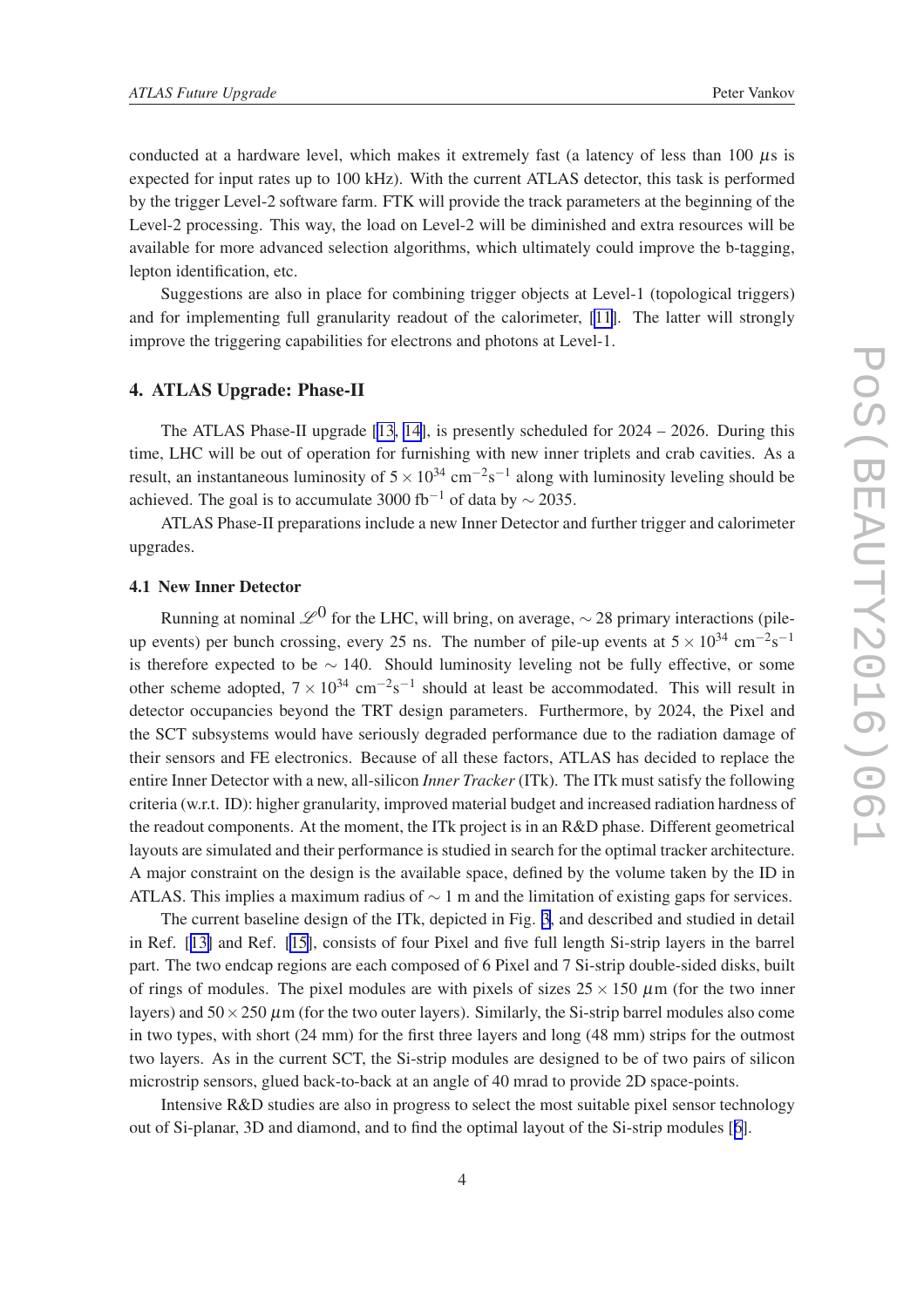<span id="page-5-0"></span>

Figure 3: Sensitive layers (simulated hit positions in the R-z plane) in the baseline (Letter of Intent) layout of the new Inner Detector for Phase-2 upgrade. The Pixel and Strip systems are shown in red and blue, respectively [[15\]](#page-6-0).

#### 4.2 Calorimeter and trigger upgrades

The HL-LHC conditions will have a major impact on the Calorimetry system. To ensure an adequate performance, a replacement of the cold electronics inside the LAr Hadronic endcap, as well as a replacement of all on-detector readout electronics for all calorimeters may need to be anticipated. Also, the operation of the Forward Calorimeter (FCal) could be compromised. To maintain the FCal functioning at the HL-LHC, two possible solutions are considered [\[5\]](#page-6-0): first, complete replacement of the FCal, and second, installation of a small warm calorimeter, Mini-FCal, in front of the FCal. The Mini-FCal would reduce the ionization and heat loads of the FCal to acceptable levels.

The planned trigger upgrades for Phase-II, are connected with implementing a Track Trigger at Level-1/Level-2, applying full granularity of calorimeter at Level-1 and improving the muon trigger coverage.

## 5. Conclusions

The ATLAS collaboration has devised a detailed program to reflect the changes in the LHC conditions towards the High-Luminosity LHC, characterized by high track multiplicity and extreme fluences. At each of the remaining two phases of the upgrade program, actions will be undertaken to reassure the stable and efficient performance of the ATLAS detector.

#### References

- [1] ATLAS Collaboration, *The ATLAS Experiment at the CERN Large Hadron Collider*, J. Instr. 3 (2008) S08003.
- [2] L. Evans and P. Bryant, *LHC Machine*, J. Instr. 3 (2008) S08001.